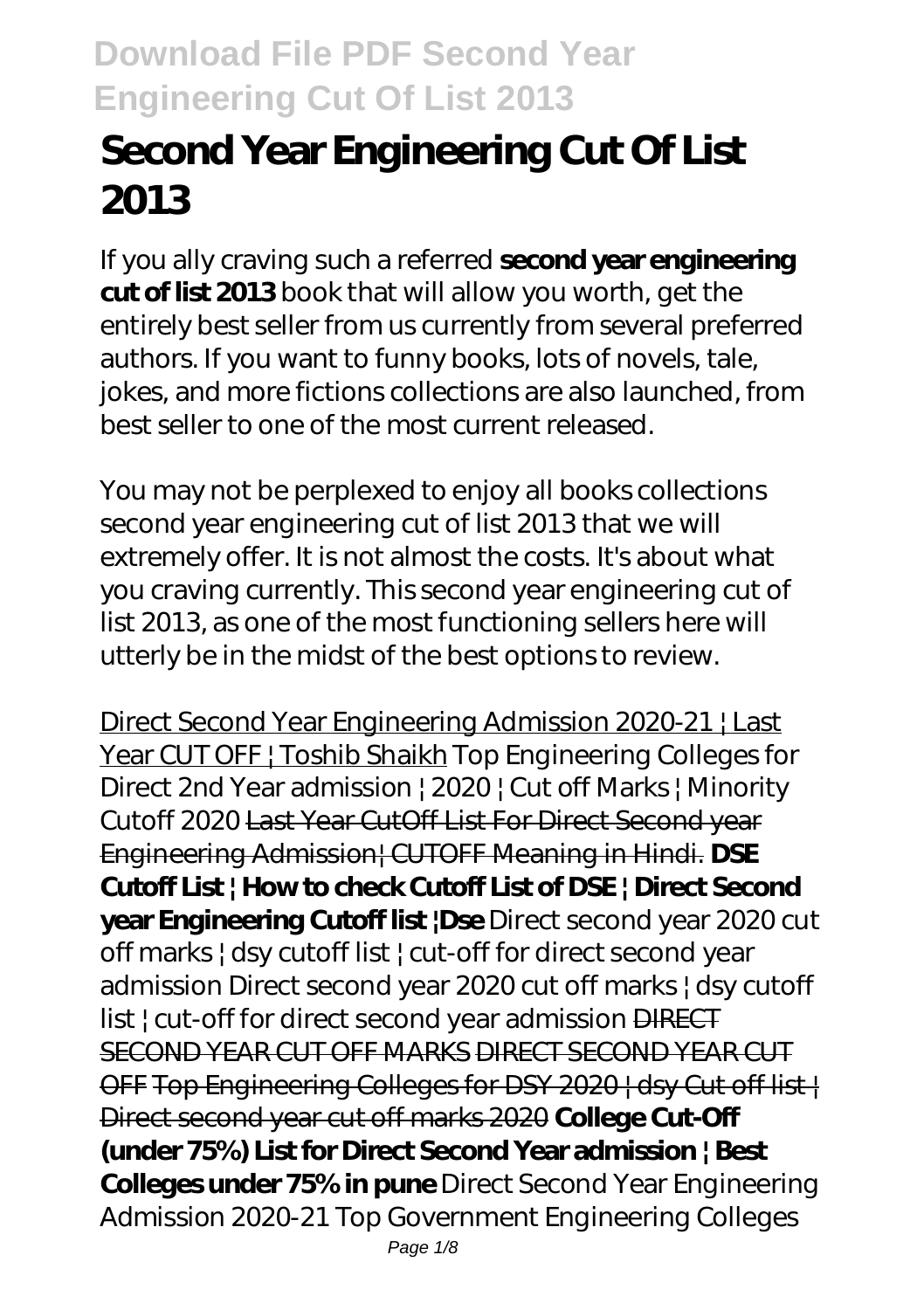in Maharashtra Final Merit List Declared For Direct Second year Engineering College Admission 2019-20 in Hindi. Direct Second Year Engineering Admission Process 2020 | 2020-21 engineering admission | DSY 2020 VJTI DIRECT SECOND YEAR CUT OFF MARKS Walchand College of Engineering Sangli Admission, Fees , Previous year Cut, Seats 2020 Direct 2nd Year Cutoff 2020 | Cut off Marks Pune | DSY CUTOFF 2020 | DTE 2020 | CUTOFF LIST DSY

Cut-off 2020 | List of Colleges in range (60% - 70%) for Direct Second Year Engineering Admission

IIT, Cut-Off, Opening \u0026 Closing Ranks, COMPUTER SCIENCE \u0026 ENGINEERING | IITs 2020 CutOff || #JEEadv CGPSC AE EXAM 2020 /SYLLABUS/LAST YEAR question PAPER AE AND CUTOFF/ BOOKS/STRATEGY/CIVIL/ME/EE *DTE Direct Second Year Allotment For CAP Round-1 Declared \u0026 Cutoff list Details in Hindi* Second Year Engineering  $C<sub>u</sub>+C<sub>f</sub>$ 

4] PCCOE – Pimpri Chinchwad College Of Engineering 5] Pune Institute of Computer Technology 6] JSPM, Pune Read:- Direct Second Year Engineering Doubts and Answers. Read:- Top 5 Diploma Colleges in Pune with there cutoff list. Important Points to be Remembered : 1] Candidate must have passed 10th standard or its equivalent with at least 35% aggregate marks.

Direct Second Year [DSE] Cutoff List of All CAP Rounds ... So, DSECutoff is here to provide the cutoff list of any engineering college in Maharashtra for direct second year engineering admissions. Features 1. Fees structure of different engineering colleges of Maharashtra. 2. Cut-off list of different engineering colleges of Maharashtra. 3. Search different colleges by name. 4.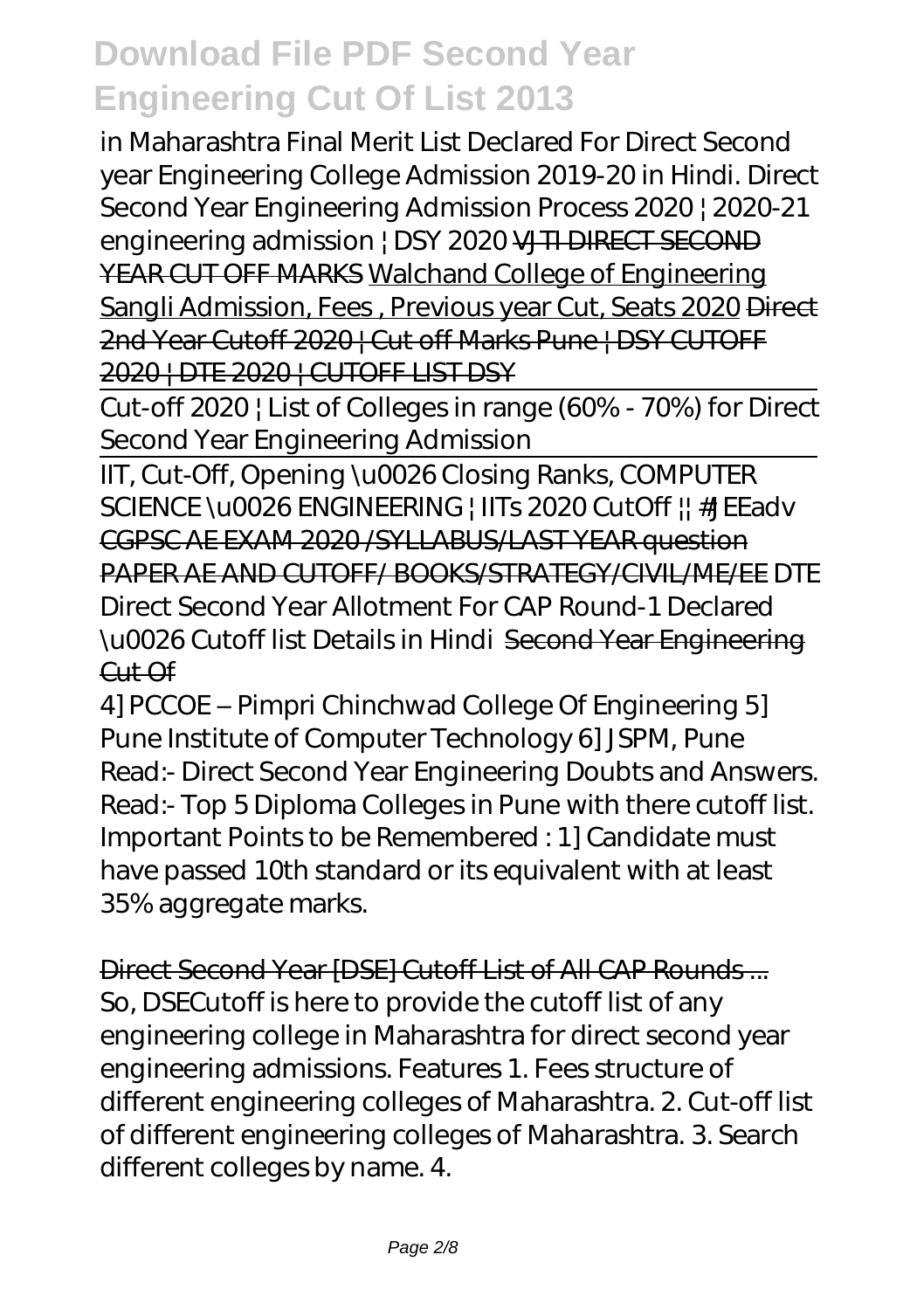### DSECutoff: Direct second year engineering cutoff - Apps on ...

Maharashtra Direct Second Year Engineering (DSE) Last Year Cut Off (2018) (2017) Posted on 6th July 2019 by Sanket Parekar.

Maharashtra Direct Second Year Engineering (DSE) Last Year ...

Direct second year engineering cut off mostly depend upon scores of student at that year. Mostly for open for every branch minimum requirement is lie in between 92-94% depend upon percentage got by students. You should check dte website and download cut off to get Complete knowledge. 20.8K views

What's the cutoff for direct second year admission in ... Get Free Second Year Engineering Cut Of List 2013 second year 2018 Cutt off. 10 Jul, 2019 10:10. Follow reply - No more comments - Similar Colleges . follow . REVIEWS RATING 7.9 / 10. Pune Institute of Computer Technology- [PICT] Pune, Maharashtra . BE/B.Tech 5 96.5 K first year fees. D. Y. Patil College of

Second Year Engineering Cut Of List 2013 Production Engineering, 140+ Metallurgy, 135+ Instrumentation and control, 145+ Civil, 170+ Town Planning, 120+ For DSY (Direct Second Year), through diploma, minimum required percentage is 92%+ You go through college links for details of each branches, http://www.coep.org.in Hope this helps. All the best!

Cut off list of Direct second year Admission in COEP for ... Maharashtra Direct Second Year Engineering / Technology Cut Off 2018. Maharashtra DSE Cut Off 2018 Round-2;<br>age 38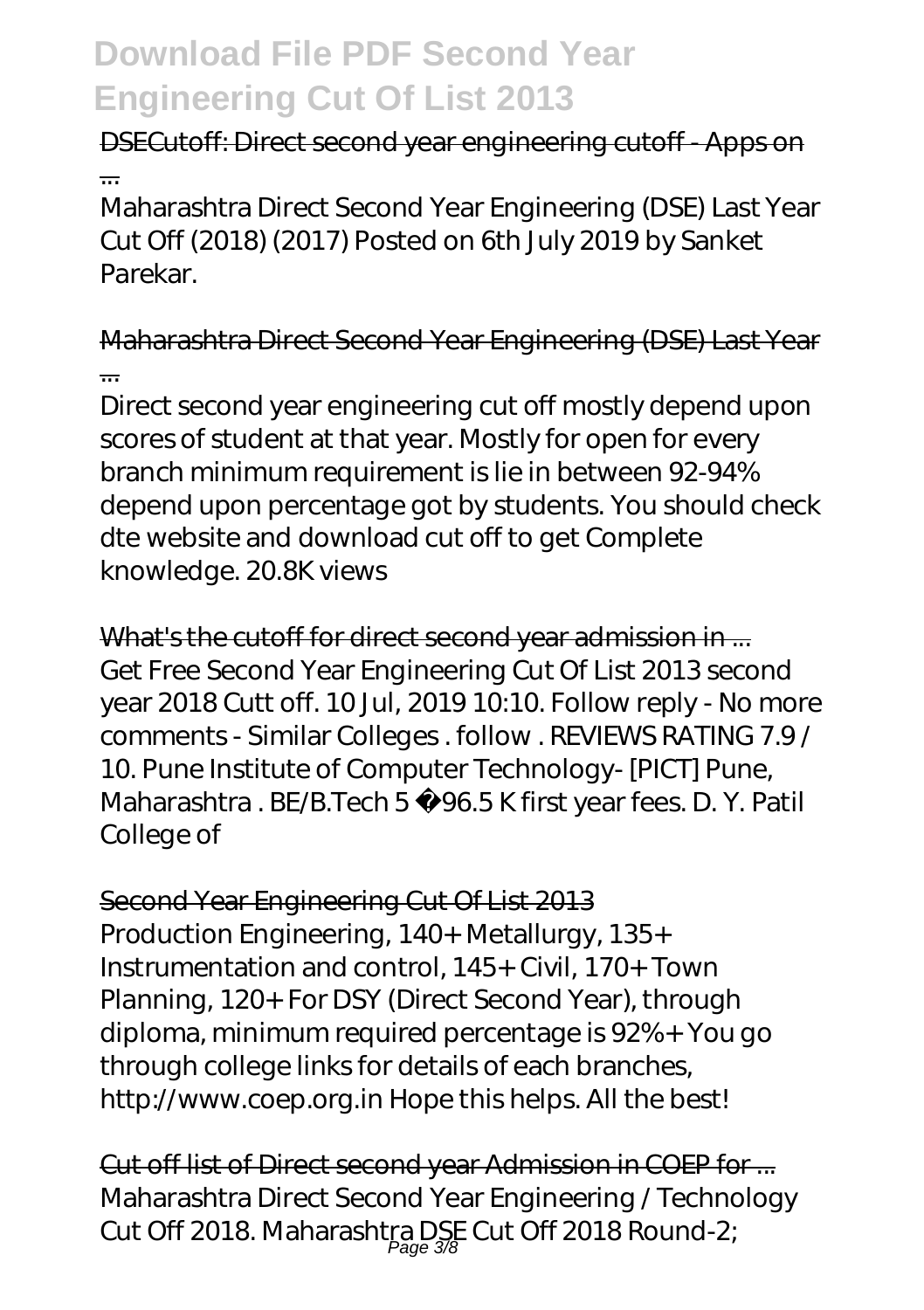Maharashtra DSE Cut Off 2018 Round-3 (B.Sc Candidates) Maharashtra DSE Cut Off 2018 Round-3 (Diploma Candidates) Maharashtra Direct Second Year Engineering / Technology Cut Off 2017. Maharashtra DSE Cut Off 2017 Round-1

Maharashtra Direct Second Year Engineering (DSE) Cut Off ... Computer Engineering[Direct Second Year First Shift] 614124580: 22492: 73.31: 80: 6176 – G. H.Raisoni Institute of Engineering and Technology, Wagholi, Pune: Electrical Engineering[First Shift] 617629310: 22498: 73.30: 81: 6144 – Genba Sopanrao Moze College of Engineering, Baner-Balewadi, Pune: Mechanical Engineering[Direct Second Year ...

Pune University Cutoff list for direct 2nd year ... Download Free Second Year Engineering Cut Of List 2013 get the second year engineering cut of list 2013. However, the wedding album in soft file will be then simple to way in all time. You can agree to it into the gadget or computer unit. So, you can character correspondingly simple to overcome what call as good reading experience.

Second Year Engineering Cut Of List 2013 - ox-on.nu DTE Maharashtra Direct Second Year Engineering Admission 2020 – The last date to apply for DTE Maharashtra Direct Second Year Engineering 2020 Admission has been extended until November 18, 2020.The merit list for same will be out on November 21, 2020. The online application form is available at dsd20.dtemaharashtra.org and on this page below.

DTE Maharashtra Direct Second Year Engineering Admission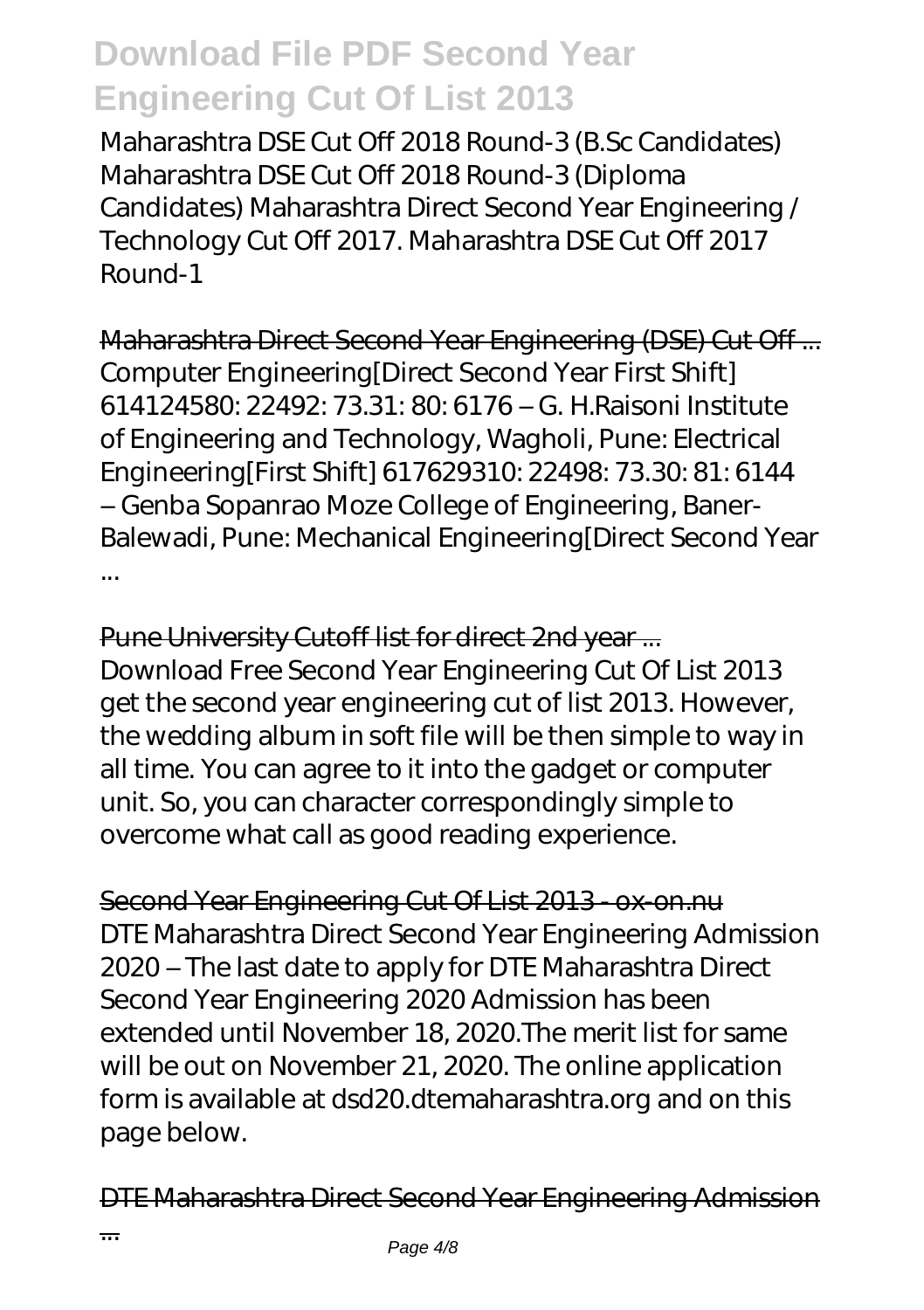DTE Maharashtra Cut Offs- The Directorate conducts admission tests to manage enrollment of tens of thousands of engineering students across the state.The cut off has been released for the various courses. You can check it from the below given links. Cut off is basically the minimum marks obtained by the candidates for the selection in merit list.

#### DTE Maharashtra Cut Offs | AglaSem

MSBTE Direct Second Year Engineering/Diploma Merit List 2019 Cut off CAP 1 2 3 Rounds Counseling: Taking a leaf out of the State Common Entrance Test Cell (SCET), Directorate of Technical Education, Maharastra Notification in respect of Admission into i) Direct Second Year Engineering / Technology Program & ii) Post SSC Diploma Courses in Engineering & Technology for the Academic Session 2019 – 20, Brief on Recap of Centralized Admission Process based Allotment of the Seats to Direct ...

MSBTE Direct Second Year Engineering/Diploma Merit List ... Cutoff list for 2nd year admission in mechanical eng. degree in mumbai. I completed my mechanical engineering diploma by scoring 70% .I want list of colleges in & nearby mumbai with cut-offs % for doing my degree course.

cutoff list for 2nd year admission in mechanical eng ... Ans. College of Engineering (COEP) Pune is a well-known name for its provisions of higher education, even at CMU and Berkeley. COEP Pune saw 90% placements for its CSE batch in 2020. VJTI CSE on the other hand got all of its CSE students placed in 2018, which is the latest data available.

College of Engineering (COEP) Pune Cutoff 2020: Category ... As a result of this, the cut off are invariably very high for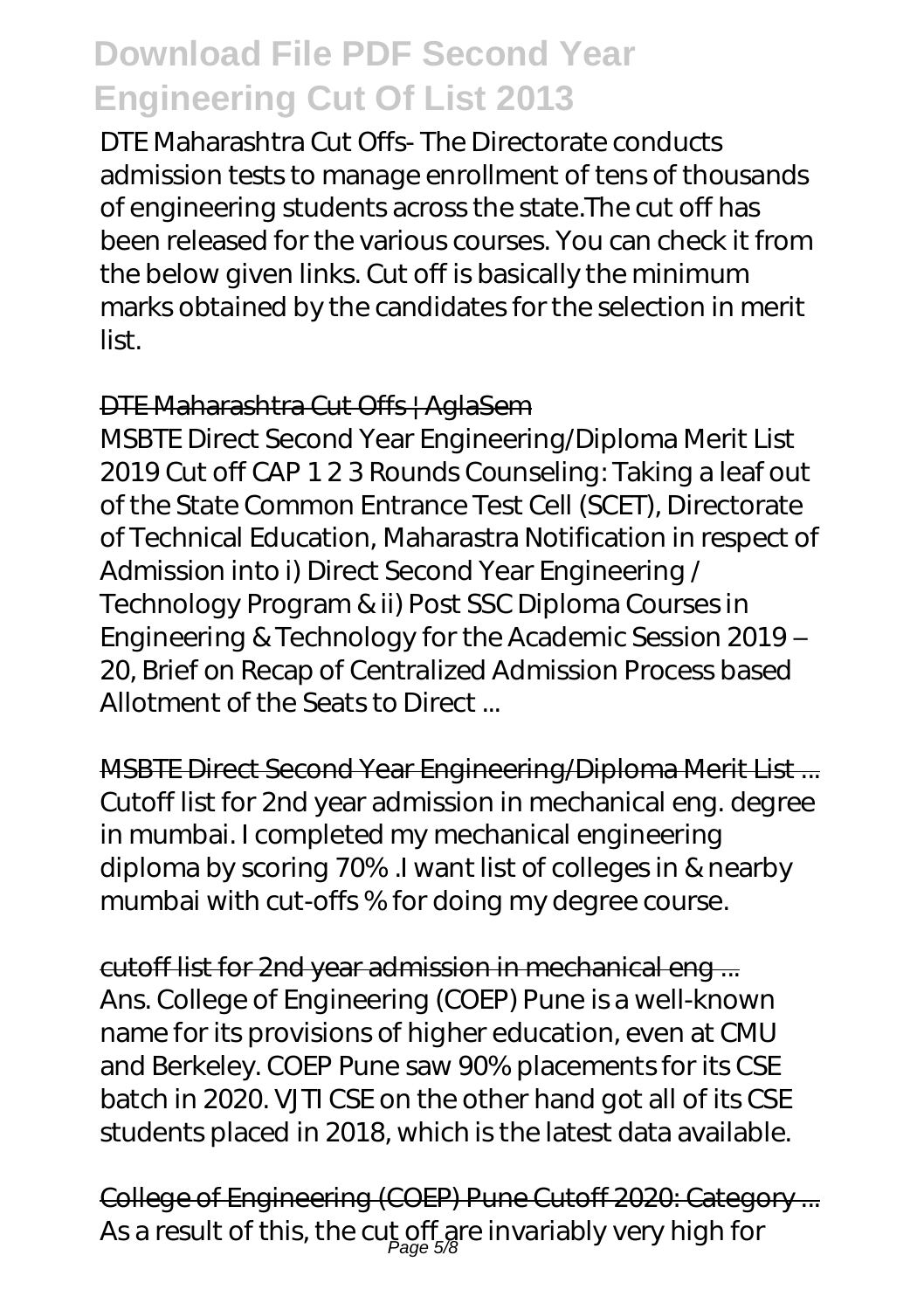getting admission in this college. This is true for the first year of engineering and equally valid for lateral admission directly into the second year also. You need to be in the percentile above 95 to think of getting lateral admission directly into the second year in this college.

COEP Pune Cutoff 2020: Category-wise Cutoffs & Trends 91.13. Electronics & Telecommunication – Second Shift – EWS. 90.94. Cut off for CAP-I for Admission to SE-Direct engineering For the academic year 2018-19. BRANCH. PERCENTAGE. Computer Engineering- First Shift. 92.13. Computer Engineering- Second Shift.

Cut Off SE-Direct | PICT-Top Engineering College The cut off rose to 554 in 2019 followed by 2017 cutoff (914). VJTI Mumbai Cut off Trend for Electronics and Telecommunication Engineering. For Mechanical Engineering, the cut off has declined in recent years. The highest cut off was recorded in 2017 at 617 followed by 2019 VJTI Mumbai Cut off (766). In 2018, the cut off was the lowest at 1046.

#### VJTI Mumbai Cutoff 2020/2019/2018: Round-wise for all **Courses**

MHT-CET Cut Off Round 1. 2018. ... Computer engineering Direct second year 2018 Cutt off. 10 Jul, 2019 10:10. Follow reply - No more comments - Similar Colleges . follow . REVIEWS RATING 8 / 10. Pimpri Chinchwad College of Engineering - [PCCOE] Pune, Maharashtra . BE/B.Tech 6.2 1.37 L first year fees.

D. Y. Patil College of Engineering, Pune Cutoff For hostel admission enquiry kindly contact - Girls Hostel - Mrs. Priya Kulkarni (9921,374,379) Boys Hostel - Mr. Vilas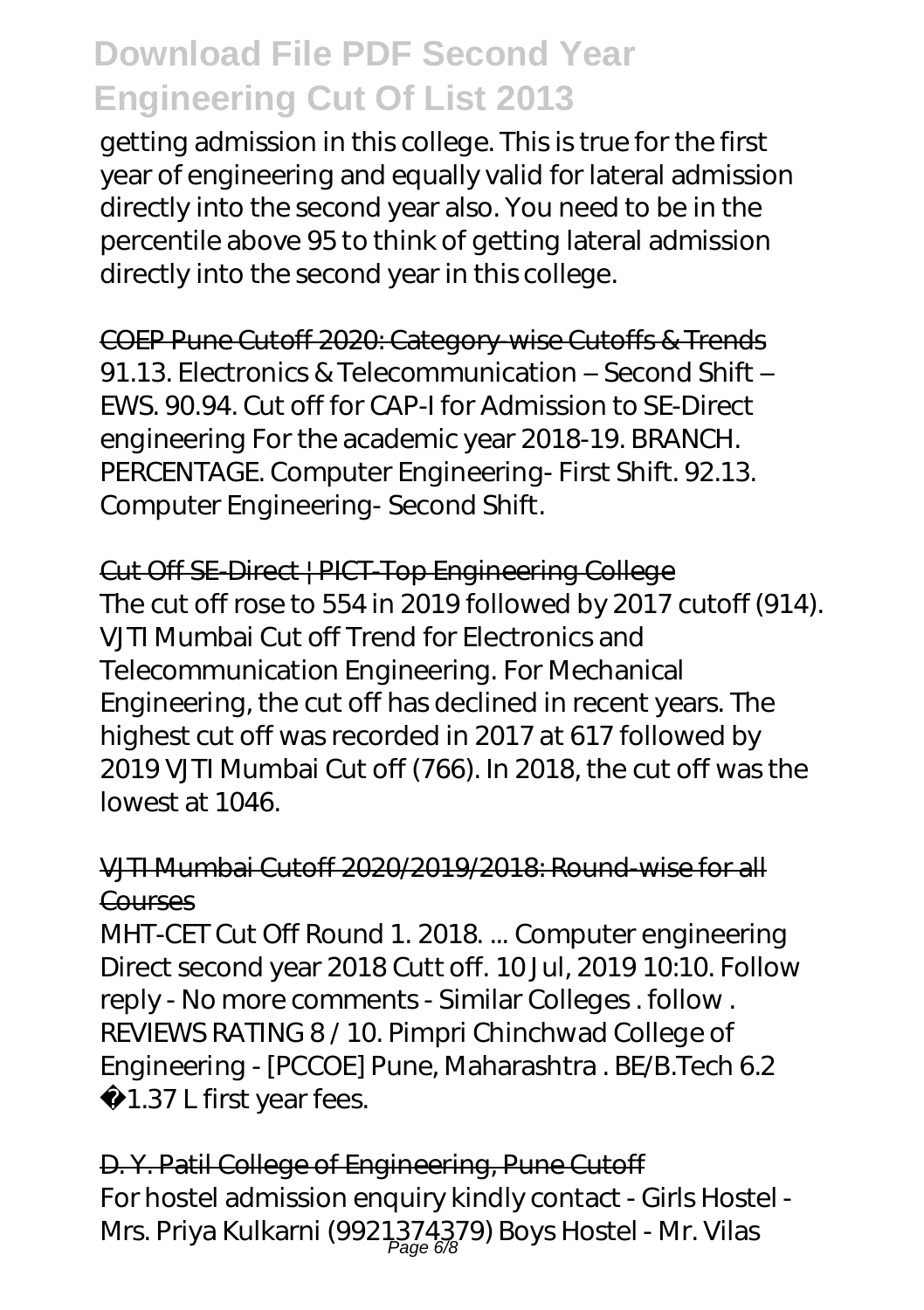Jadhav (9923016455)

The Congressional Record is the official record of the proceedings and debates of the United States Congress. It is published daily when Congress is in session. The Congressional Record began publication in 1873. Debates for sessions prior to 1873 are recorded in The Debates and Proceedings in the Congress of the United States (1789-1824), the Register of Debates in Congress (1824-1837), and the Congressional Globe (1833-1873)

Offers a brief profile of the American business consultant who helped develop Japan's successful postwar industry, and explains his points about quality control and management